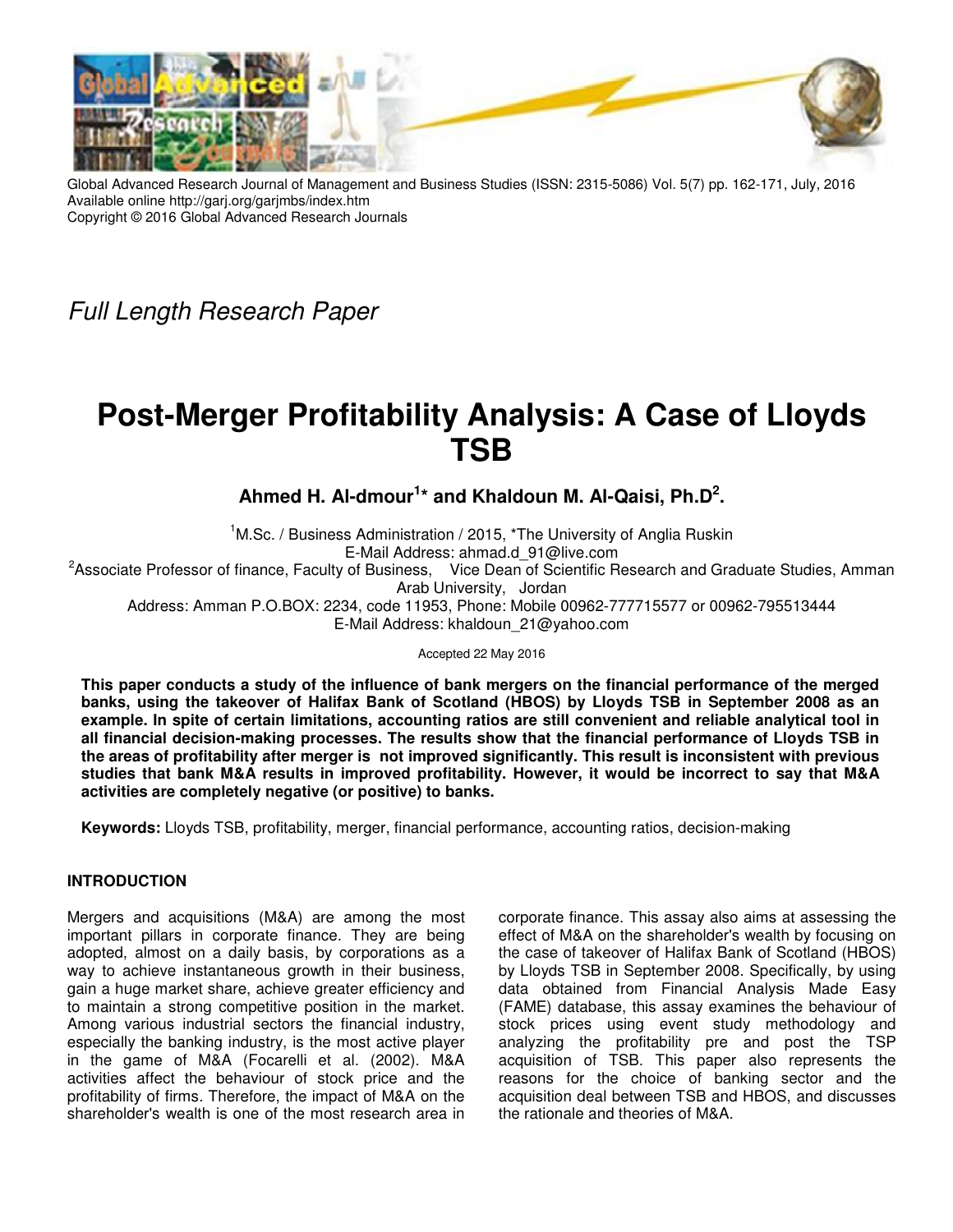#### **Literature Review**

#### **Rational and theory of the merger**

The large number of M&A transactions in different industrial sectors, especially the banking sector, is driven by several motives. This broad list of rationales (i.e. motives) can be explained by two important groups of theories of M&A; neoclassical theories and behavioral theories. Neoclassical hypothesis is based upon the proposition that rational decisions are made by rational managers that aim at maximizing the shareholder wealth. This group includes the motives that intent to increase the value of the merging firms where the owners of the firms are the effectual claimant. Under this theory, any shock to the economy, technology or regulatory environment of an industry, will results in a reaction of firms both inside and outside the industry to reallocate assets though M&A (see Harford 2005). Inc contrast, the behavioral hypothesis is based on the assumption that firm's managers do not act to the best interest of the shareholders and thus they are not rational. This group includes the motives that focus on the interests of the managers without aiming at increasing the value of the firm. (see Motis, 2007; Dilshad, 2013). Consequently, motives of M&A tend to reflect either shareholders interests or managerial interests (e.g., Saari, 2007).

 Although there are several motives or reasons that banks involve in M&A transactions, we will focus on the most important ones and highlight those that are relevant to the case of the acquisition of HBOS by Lloyds TSB.

# **Synergy**

Creating business synergy is the main theoretical argument behind banks M&A transactions. According to Dilshad (2013), it belongs to the group of neoclassical theories, which assumes that M&A will be done if the return is positive to the shareholders of both acquiring and targets firms. More specifically, synergy exists if the value or the return of the two combined firms is greater than the value or the return of individual firms before the merger. In other words, synergy refers to the phenomenon of  $2 + 2 = 5$  (see e.g. Ross et al., 2012; Dilshad, 2013). There are two types of synergy; operating synergy and financial synergy. Operating synergy consists of economies of scale and economics of scope (Tamosiuniene and Duksaite 2009). Sharma (2009) argue that both economies are the main drivers for M&A in bank sector. Through economies of scale, the banks slash the operating costs by lowering overheads and by combining both information technology and risk management systems. While, through economies of scope, bank merges its business with another type of

financial institution to achieve benefits from selling financial services using already existed distribution network. Consequently, Ross et al. (2012) argue that both economies of scale and scope should result in a significant cost reduction to create synergy and thus a combined firm may operate more efficiently than two individual firms. Increasing operating efficiency was one of the main drivers for the acquisition of HBOS by Lloyds TSB.

 Financial synergy refers to the reduction of the cost of capital of newly firm after the merger or acquisition, which results of uncorrelated cash flows of merged firms or the better match of growth opportunities with funds generated internally (Tamosiuniene and Duksaite 2009). More specifically, if one firm has extra capital but without any growth opportunities and another firm has larger growth opportunities but no excess capital, then the combined firm can achieve higher profit and thus results in financial synergy (Dilshad 2013).

# **Technology**

It is one of neoclassical explanations of M&A waves. Harford (2005) stated that Coase (1973) is the first one to argue that industry's technological changes lead to merger. If there is a change in an industry's environment (e.g. technological changes), then managers has to response to this change to improve the performance of the firm. For example, if a firm has no access to a new technology that has been introduced to the industry, then merger or acquisition between this firm and the other that has access to this technology and has expertise may result in a positive synergy by decreasing total costs (Dilshad 2013). The acquisition of HBOS by Lloyds TSB, for example, aims at reducing cost by combining the technology of both banks, clearing unnecessary duplication of systems and combining back offices of both banks .

# **Access to intangible assets**

Gaining access to intangible assets is also one of the driving forces behind M&A transactions. These intangible assets are considered as the most valuable assets in firms and when they come together, they result in a development in the capabilities of the firms. If merging firms have different human capital, customer capital, structural capital, organizational cultures, patents or know-how then merger or acquisition between these firms may achieve huge progress in the form of product or process innovation (Motis, 2007; Tamosiuniene and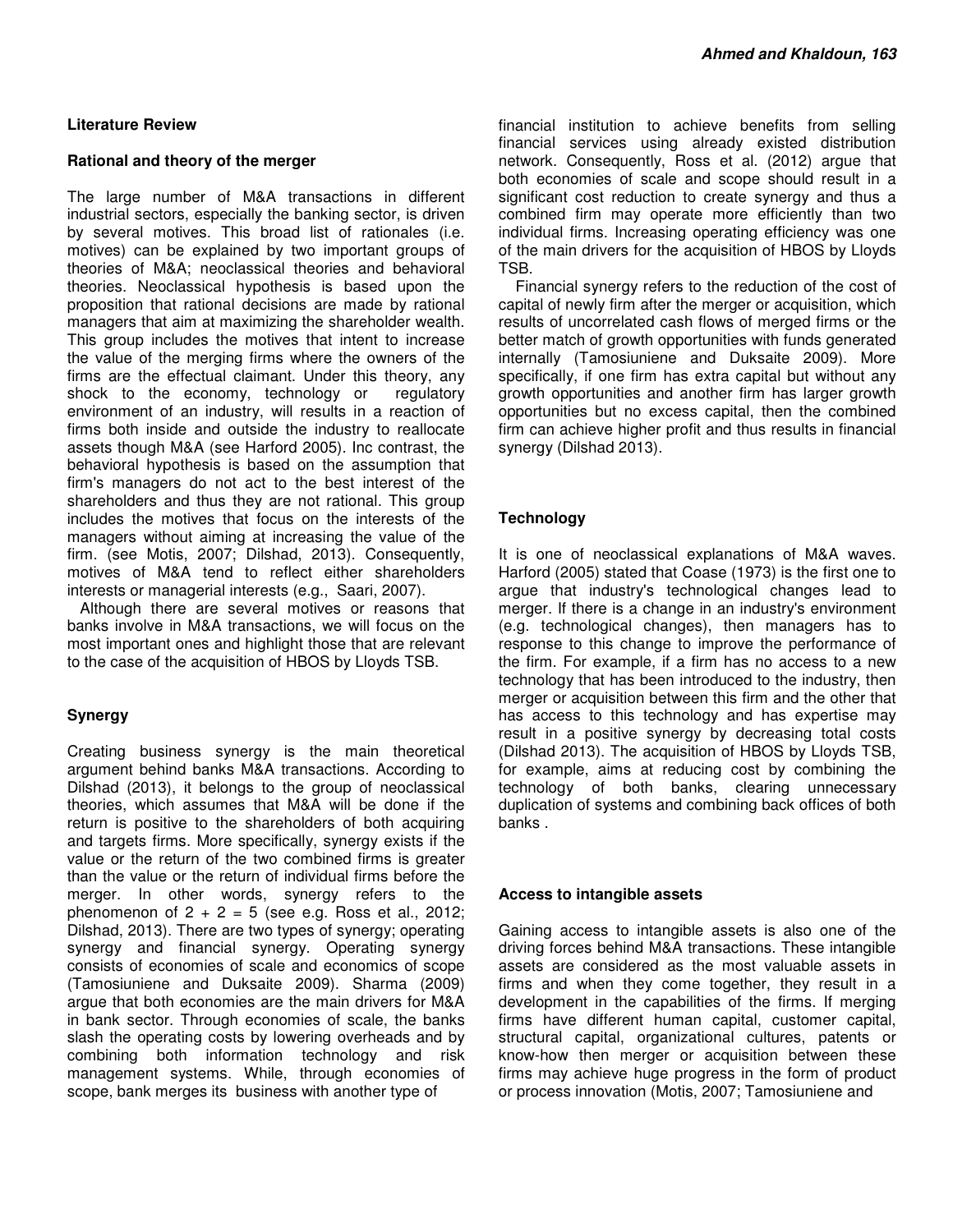Duksaite, 2009).

# **Tax benefits (Financial cost savings)**

Tax reduction may be considered as a strong incentive for some M&A transactions. It could result in a financial cost saving, which does not imply an increase in the value of the combined firms. Instead, financial cost saving reflects a reallocation of wealth from shareholders to debt holders. Tax benefits come from the use of tax losses, unused debt capacity or the surplus of funds. Such tax benefits played an important role in M&A decisions, but they are not sufficient to decide whether merger will or will not occur (Motis, 2007; Ross et al., 2012).

 The followings are rationales (i.e. motives) that are belong to the behavioural hypothesis and do not expect to have any effect on the product market or create value to shareholders.

### **Agency**

The separation between owners and managers results in a difference between the behaviour of the firm in practice and what is predicted by the economic theory. This is because the managers do not represent the shareholders' interest, and thus the decisions, which expect to affect the efficiency of the firm, are taken by management has other objectives but not firm's value maximization. In other words, this motive states that the managers are looking at gains and benefits at the expense of stockholders benefits (Motis, 2007; Dilshad, 2013).

#### **Hubris**

This motive is also known as Managerial Pride. It assumes that managers are non-rational and overconfident about their abilities to manage firms and about their valuation of target firm, which, as they think, is more accurate than market valuation. This may lead them to overpay the target firm as they overestimate the expected synergies that will result from M&A. And thus cause a huge loss to acquiring firm and its shareholders. This overpayment results from an intense competition between bidders because of hubris. This motive is known also as winner's curse because winning bidder feel regret for overpay for the target firm (Motis, 2007; DePamphilis, 2011; Dilshad, 2013).

# **Empire building**

This motive states that managers aim at expanding the

size of the firm very quickly through involving in M&A transactions. Their motivation to do so is to increase their compensation, because they think it is directly attached to the size of the firm (see e.g. Motis, 2007; Dilshad, 2013).

### **Previous Studies**

According to Focarelli et al (2002), there are two approaches to measure the success of bank M&A in terms of financial performance. By comparing pre and post M&A performance, the first approach seeks to analyses the influence of M&As based on accounting variables (e.g., Badreldin and Kalhoefer 2010) and studies investigating the cost and profit extra-efficiency (e.g., Ekkaykkaya et al., 2009), although some studies use the two approaches together (e.g., Lozano-Vivas and Weill, 2009)]. Meanwhile, the second approach analyses the performance of bank M&As using an event study methodology, which includes examination of the effects of any type of event on the direction and magnitude of stock price changes, such as the market reaction to M&A announcements through the analysis of changes in stock prices, (e.g., DeLong and DeYoung, 2007). Nonetheless, using the two approaches in analysing bank M&As provides inconsistent results, as some studies traced improved performance, while others reported no improvement, or deterioration in performance. However, Rhoades, (1993) studied the influence of M&A in banking industry on the efficiency and profitability for the domestic and cross border mergers. He came to the conclusion that domestic M&A improve the cost efficiency and create little improvement of profit efficiency and little or no improvement in the profit or cost efficiency in the cross-border mergers. Resti (1998) has explored the effects of merger on performance, target markets and the merged banks. His study also examine the extra efficiency derived from the comparison with a benchmark. He concluded that merged banks tends to have increased their efficiency in the years after the merger and it is true when the deal of merger of two banks operating on the same local markets and when the size of the new bank is not so big.

In their study on Italian banks, Focarelli, et al., (2002) found that banks were able to improve ROE after M&A as it decreased the capital and developed lending policies by restructuring the loan portfolio of the acquired bank, which increased profits. In their investigation on the impact of strategic similarities between bidders and targets on post M&A financial performance in EU, Altunbas and M. D. Ibanez, (2004) concluded that bank mergers improved equity, particularly in the case of cross border mergers. Another analysis of the post M&A performance by Campa and Hernando (2004) concluded that M&A resulted in significant improvement in the performance of banks under study in addition to an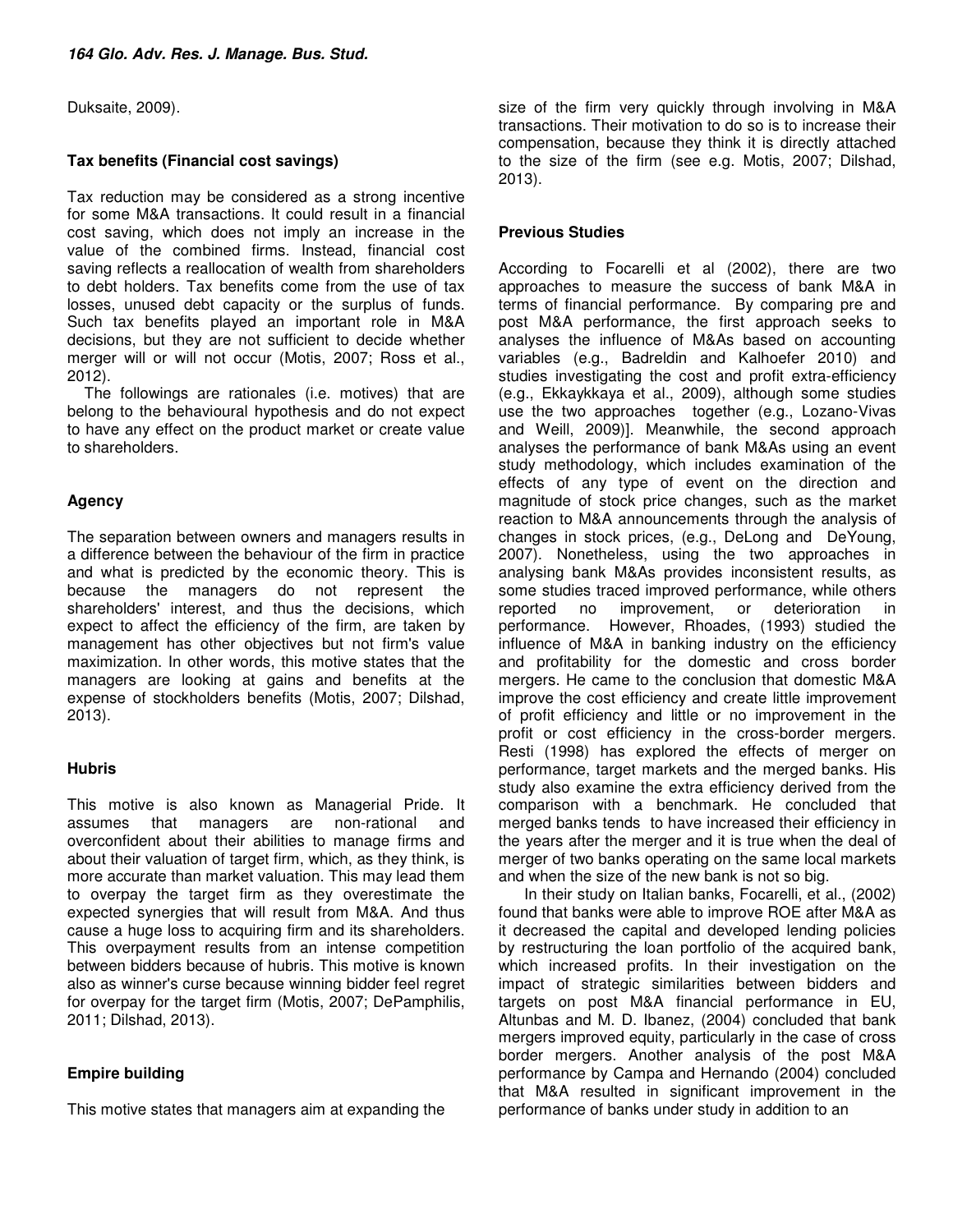increase in equity by an average of 7%, two years after transaction.

 Studying a case in Malaysia, (Uchendu 2005) claimed that bank consolidation facilitated bank expansion, a matter that led to growth in the country's banking sector. While Cornett, (2006) dedicated his study to examining the operating performance around commercial bank mergers. The two researchers found out that bank merger significantly increases the operating performance of merged banks, as large bank mergers produce greater performance gains than small bank mergers, activity focusing mergers produce greater performance gains than activity diversifying mergers, geographically focusing mergers produce greater performance gains than geographically diversifying mergers, and performance gains are larger after the implementation of nationwide banking in 1997.

 Fritsch (2007) investigated M&As long term effects on the target banks and found significant improvement in performance and loan growth. While Vennet (2002) provides evidence on operating performance changes, pre and post M&A, for U.S. banks acquired by non-U.S banking organizations, giving the example of 83 commercial banks. The researchers find that crossborder acquisitions result in improved target performance and increased profitability in cash flow as well as improvement in labor utilization, with loan losses remaining stable.

 Despite the positive findings of the researches mentioned earlier, a number of studies found no evidence on performance improvement post M&A. For example, Vennet, (2002) found partial increase in profit efficiency, but with no tangible gains in terms of cost efficiency and return on assets for European merged banks on the first year after an acquisition. Meanwhile, Correa's study (2008) found no positive performance effect in the first two years after cross-border acquisitions, because profitability was affected by a decrease in the banks' net interest margin and by the lack of cost-efficiency gains. Furthermore, there is no evidence of obvious positive effects of M&A on profitability ratios such as ROE and ROA for US banks, according to DeLong and R. DeYoung (2007). Also, some studies traced deterioration in the performance of banks that underwent M&As. In a study on the performance of US bank mergers, (Knapp, et a. 2006) alluded to the finding that banks achieved profitability below the industry average. Meanwhile, Beccalli and Frantz (2008) proved a slight deterioration in ROE after M&A of European banks. A different study that aims to measure the performance of Egyptian banks after M&A by calculating return on equity to determine the degree of success of banking reforms in strengthening and consolidating the Egyptian banking sector. Badreldin and. Kalhoefer (2009) found that not all banks that have undergone deals of mergers or acquisitions have shown

significant improvements in performance and ROE when compared to their performance before the deals.

### **METHODOLOGY**

The aim of the paper is to answer, "What is the influence of M & A on the bank's profitability?" It also explores the effects of merger on profitability of the bank by using different accounting such as ratios return on total assets, return on capital employed, and return on shareholders' funds. For this purpose, Lloyds TSB is chosen as Sample Company for this paper. The paper is mainly based on secondary data which have been collected through annual reports of the Lloyds TSB banks as well as journal and websites. The data of just preceding years of the year of merger took place has been considered for premerger study and the data. Financial ratios can be an important tool for business owners and managers to measure their progress toward reaching company goals, as well as toward competing with larger companies within an industry. Management makes extensive use of these accounting ratios to access the performance of the organization. These accounting ratios also help in making rational decisions and future planning for the betterment of the organization.

#### **Justification for the choice of company and sector**

As a result of global financial crisis of 2008 the financial industry has reshaped due to many corporate restructuring that took place during the crisis. One of these major restructuring is the acquisition of HBOS by Lloyds TSB, which is pushed by the UK government under a public interest ground to maintain the stability of the UK financial system. More specifically, the large withdrawals of deposits from HBOS after the sharp decline in its share prices, following the rumours about HBOS request of emergency fund from bank of England, has forced the government to facilitate the acquisition process (Peston 2008). This step aims at stop the expected downturn in the financial system and maintains the stability of the British banking sector. Both banks are the largest banks in the British banking sector. However, the choice of Lloyds TSB by British government was because of its strength at the beginning of the banking crisis. It has a market share of 9%. A HOB was the largest Mortgage lender in UK with 20% market share, but it faced serious financial difficulties because of its exposure to the funding requirements on short-term basis and bad loan portfolios (see Stephan, 2011; Ross et al. 2012).

 Banking industry is considered as a back bone of any country's economy, where the failure of this important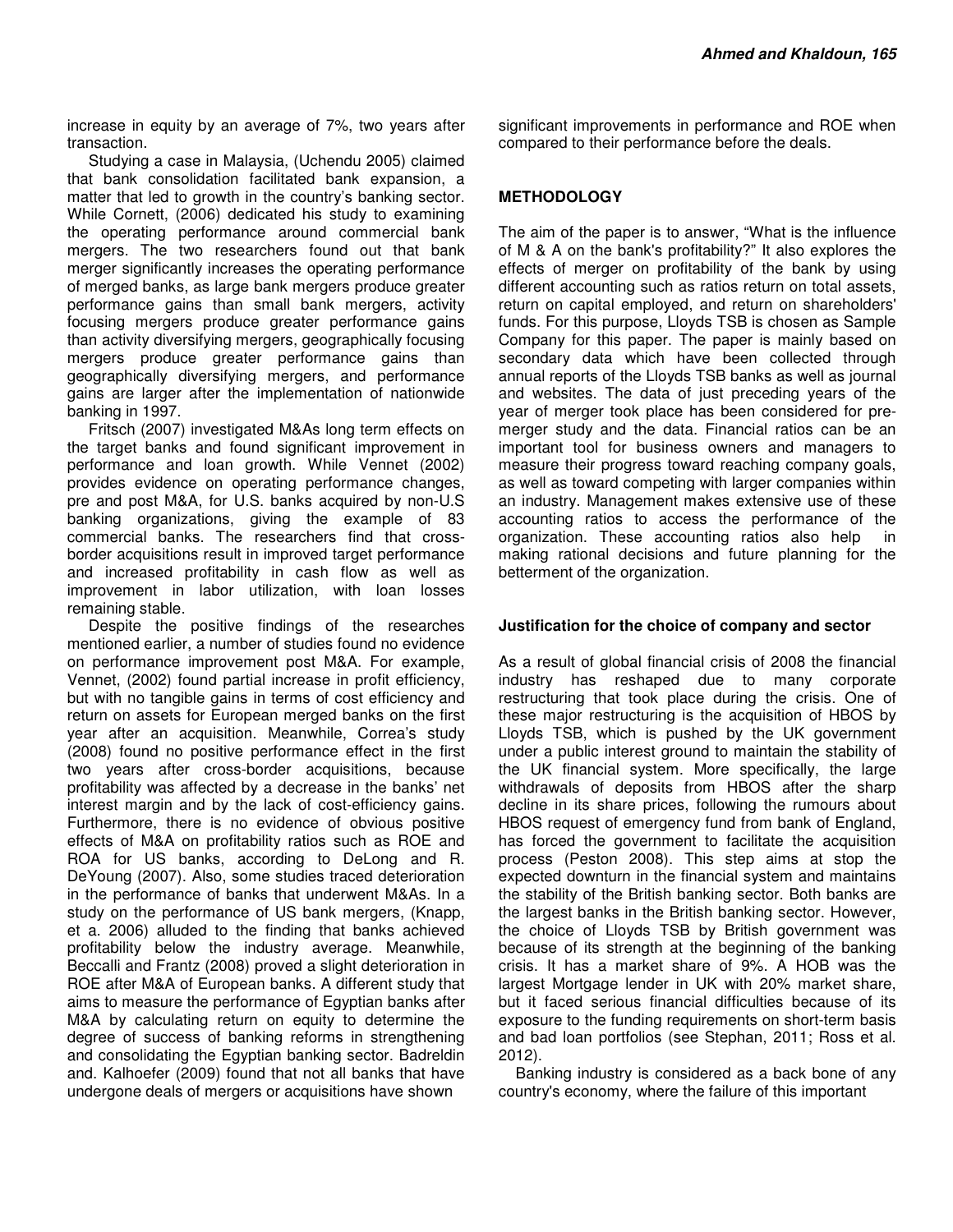

sector results in the collapse of the entire economy. Because banking sector is a vital and dynamic one, it went through huge structural changes as a result of many forces. Morris (2004) argues that, over the last 30 years, the banking industry went through significant fundamental transformations, which results in social structure and behavioural changes in the banks. The plenty economic transformations, the intense competition, technological innovation and deregulation have aroused a big wave of M&A in the banking industry around the world to improve the effectiveness of providing financial services (see (Focarelli et al., 2002; Dilshad, 2013). This should make the M&A in banking industry more important from a business perspective and hence, the market for such M&As more competitive (Ekkayokkaya et al. 2009).

**Hypothesis:** In order to fulfill the main objective of the study, following hypothesis has been formulated:

**HOa :**: Profitability of merged bank (Lloyds TSB) does not improve after merger**.** 

**nHOb:** profitability of the merged bank (Lloyds TSB) improves after merger.(Post-merger profitability)

#### **Financial Profitability Analysis**

#### **Financial performance pre and post-merger**

A large number of empirical studies have been exclusively focus on examining different issues related to M&A. Part of these studies concentrates on evaluating the performance and profitability of firms before and after M&A. The other part, which will be discussed in the next section, focuses on stock price reaction and shareholders' wealth maximization through M&A. This section evaluates the financial performance of Lloyds TSB before and after its acquisition to HBOS, which took place on January 2009, using some financial ratios. Despite some limitation, financial ratios are considered as

a proper and reliable tool for financial analysis, and most frequently used in the process of financial decision making. Furthermore, owners and managers use financial ratios to measure the progress they achieved in term of attainment of company's goals and competition with other rivals, as well as to access the company's performance (Kemal 2011). Data on financial ratios of Lloyds TSB for ten years, starting from 2004 to 2013, have been obtained from Financial Analysis Made Easy (FAME) database to answer this question does the acquisition of Lloyds TSB to HBOS improves its financial performance especially its profitability? To answer this question, operating performance methodology will be used, which focuses on comparing the financial performance pre- and post-acquisition (see Liargovas and Repousis 2011). To do this comparison, t-test is applied to examine whether the difference in the financial performance before and after the acquisition is statistically significant or not. Also, in this section a trend analysis is applied (i.e. intra-company analysis) to evaluate and analyze the financial over the time to find whether there is an improvement in financial performance or not. A set of financial ratios namely profitability ratios have been used in the analysis, which are, according to Kemal (2011), more reliable and efficient ratios to examine the profitability of a company (Because of data availability, other sets of financial ratios such as activity ratios, solvency ratios, ..Etc could not be used in the analysis).

# **Profitability analysis**

The profitability ratios used in this analysis are: return on total assets, return on capital employed, and return on shareholders' funds. These ratios show the ability of the bank to attain profit from its assets and shareholders' equity. Table 1 shows the values of these ratios, their percentage changes, their averages, and the t-test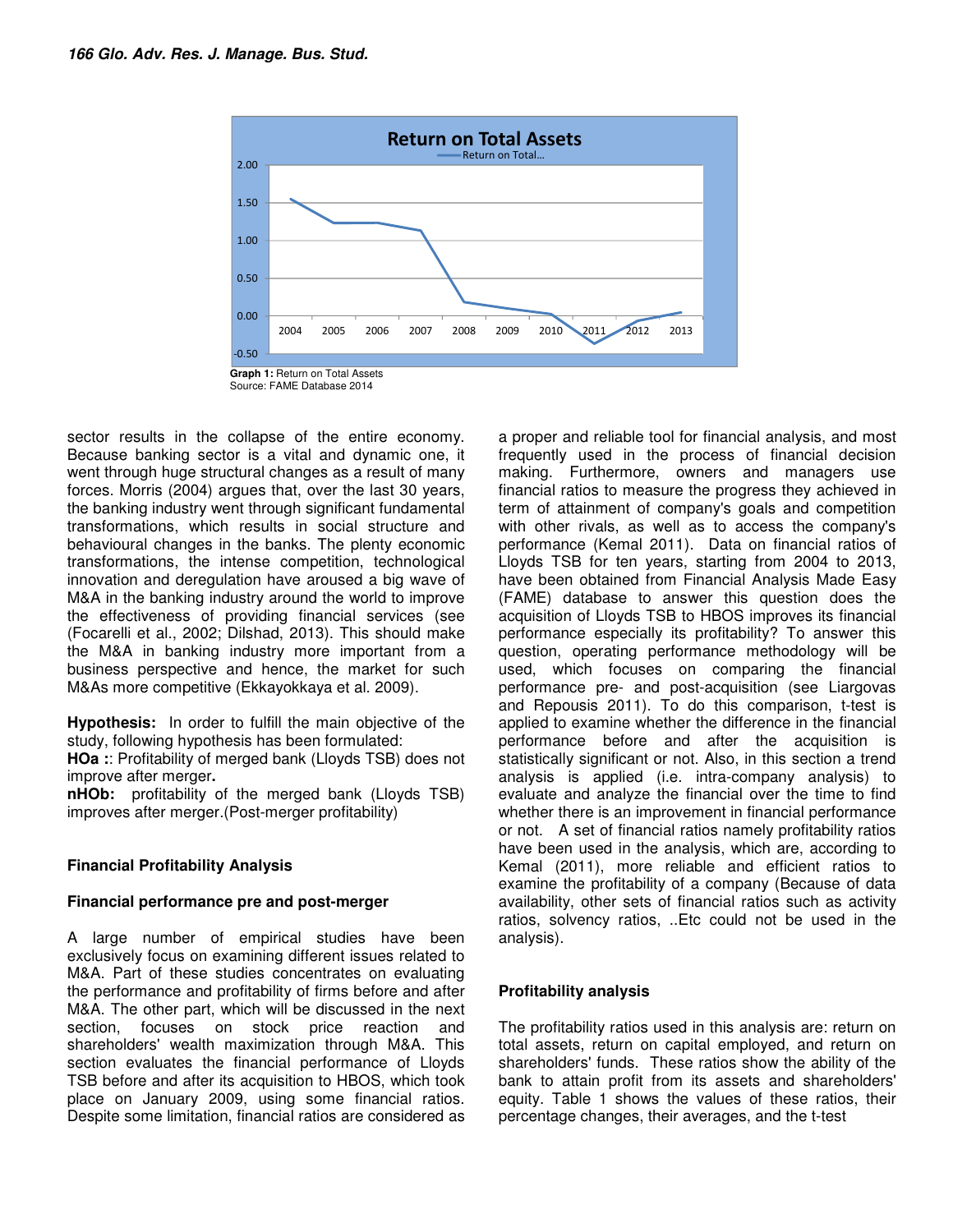**Table 1.** Profitability analysis pre- and post-acquisition

|                                                  | Post-acquisition |         |                                   |         |         | Pre-acquisition |         |         |         |       |
|--------------------------------------------------|------------------|---------|-----------------------------------|---------|---------|-----------------|---------|---------|---------|-------|
|                                                  | 2013             | 2012    | 2011                              | 2010    | 2009    | 2008            | 2007    | 2006    | 2005    | 2004  |
| <b>Profitability ratios</b>                      |                  |         |                                   |         |         |                 |         |         |         |       |
| Panel A: Return on Total Assets (%)              | 0.05             | $-0.06$ | $-0.36$                           | 0.03    | 0.10    | 0.19            | 1.13    | 1.24    | 1.23    | 1.55  |
| %change                                          | $-1.79$          | $-0.83$ | $\overline{\phantom{a}}$<br>13.88 | $-0.72$ | $-0.45$ | $-0.84$         | $-0.08$ | 0.00    | $-0.21$ |       |
| Avg. Return on Total Assets                      | $-0.05$          |         |                                   |         | 1.07    |                 |         |         |         |       |
| Avg. Difference                                  | $-1.12$          |         |                                   |         |         |                 |         |         |         |       |
| <b>T-test statistics</b>                         | $-4.54***$       |         |                                   |         |         |                 |         |         |         |       |
|                                                  |                  |         |                                   |         |         |                 |         |         |         |       |
| Panel B: Return on Capital<br>Employed (%)       | 0.93             | $-0.68$ | $-7.02$                           | 0.22    | 2.30    | 2.79            | 14.45   | 27.15   | 31.46   | 8.33  |
| %change                                          | $-2.36$          | $-0.90$ | 33.05                             | $-0.90$ | $-0.17$ | $-0.81$         | $-0.47$ | $-0.14$ | 2.78    |       |
| Avg. Return on Capital Employed                  | 16.83<br>$-0.85$ |         |                                   |         |         |                 |         |         |         |       |
| Avg. Difference                                  | $-17.69$         |         |                                   |         |         |                 |         |         |         |       |
| <b>T-test statistics</b>                         | $-3.11***$       |         |                                   |         |         |                 |         |         |         |       |
|                                                  |                  |         |                                   |         |         |                 |         |         |         |       |
| Panel C: Return on Shareholders'<br>Funds $(\%)$ | 1.06             | $-1.30$ | $-7.71$                           | 0.61    | 2.41    | 7.17            | 32.95   | 38.08   | 37.47   | 35.01 |
| %change                                          | $-1.82$          | $-0.83$ | $\overline{\phantom{0}}$<br>13.64 | $-0.75$ | $-0.66$ | $-0.78$         | $-0.13$ | 0.02    | 0.07    |       |
| Avg. Return on Shareholders' Funds               | $-0.99$          |         |                                   |         |         | 30.13           |         |         |         |       |
| Avg. Difference                                  | $-31.12$         |         |                                   |         |         |                 |         |         |         |       |
| <b>T-test statistics</b>                         | $-5.12***$       |         |                                   |         |         |                 |         |         |         |       |

\*,\*\*, and \*\*\* indicates the significance at 10%, 5% and 1%, respectively.

statistics that tests the difference between the averages pre- and post the acquisition. As shown in table 1, all the profitability indictors show that Lloyds TSB's profitability is declining all over the time. Regardless of the volatile behaviour of profitability ratios during the first three years of the sample, 2004 to 2006, all of the profitability indicators show a decline in their value after 2006. For example, as shown in panel A in table 1 and graph 1, the return on total assets (thereafter ROA), declines by 8% from 1.24% in 2006 to 1.13% in 2007. The drop in this ratio continues even in 2008, where the ROA drops by 84% compared with its value in 2007. One reason that can explain the drop in the profitability of Lloyds TSB in pre-acquisition period is the global financial crisis that starts in USA and hits the UK's banking sector in 2007. Even after the acquisition transaction, the profitability of Lloyds TSB still suffers as indicated by the continuous drop in the values of ROA ratio from 2009 until 2012. The year 2011 was the worst compared with other years in post-acquisition period. The value of ROA in this year is - 0.36%. By looking at profit and loss statement, the bank achieved loss of £2,787 million.

 Furthermore, the deterioration in the profitability of Lloyds TSB as shown by ROA is confirmed by the value

and the behaviour of return on capital employed during the same period. Panel B and graph 2 show that, during pre-acquisition period, the ability of the bank to generate profit on each dollar of capital employed (i.e. long-term financing) declining steadily all over the period from 2006 to 2008. The maximum drop in return on shareholder's fund is by 81% in 2008 compared with 2007. The ability of Lloyds TSB in generating profits on each dollar of longterm financing continues to decline even after the acquisition of HBOS. The value of the ratio of return on capital employed drops from 2.3% in 2009 to -0.68% in 2012. Similar to ROA, the value of return on capital employed ratio in 2011 is the lowest, it is -7.02% compared with its other values in both periods. This drop in the value after the acquisition indicates that Lloyds TSB is inefficiently using its capital employed to attain higher return than the cost of long-term financing and its long-term financing strategies are not effective.

 Return on shareholders' funds ratio also shows a bad profitability situation for Lloyds TSB during both pre- and post-acquisition. As shown in Panel C and graph 3, the bank's ability to generate profit from its shareholders' funds invested in the company starts to decline after 2006 to become 32.95% and 7.17% in 2007 and 2008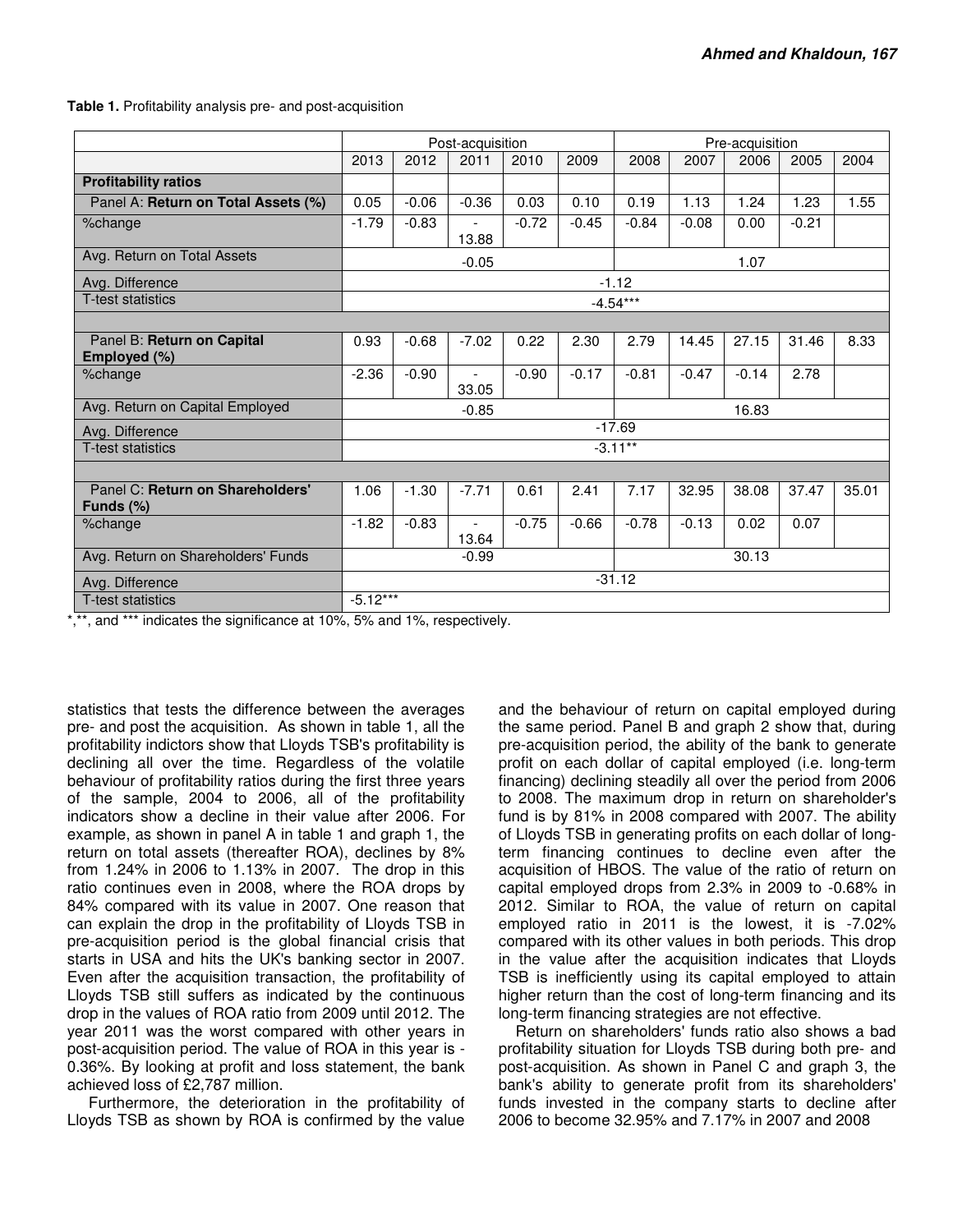

Source: FAME Database 2014



Source: FAME Database 2014

respectively. That is, before the acquisition, the bank achieved approximately £0.33 on each £1.00 invested by the shareholders in 2007 compared with £0.07 in 2008. Even after the acquisition, the amount of profit achieved on each £1 of equity declines until the bank attains loss on its equity in 2011 and 2012. The bank achieved a loss of approximately £0.08 on each £1 of equity in 2011 compared with a loss of £0.01 in 2012.

 In summary, the trend analysis shows that there is a clear weakness in the financial performance of Lloyds TSB in term of profitability during both periods; pre- and post-acquisition. In other words, the bank suffers low level of profitability before the acquisition, which even declines further after the acquisition to the extent that the bank attain loss in 2011 and 2012. This implies that the acquisition does not result in a financial synergy, and thus it proves to be a failure acquisition in UK's banking industry.

 Furthermore, the results of t-test, in table 1 in all panels, also show that the profitability of Lloyds TSB after

the acquisition is lower than that before the acquisition. That is, the difference in the averages of all profitability ratios (post-acquisition profitability minus pre-acquisition profitability) is negative and statistically significant at 5% and 1% level of significance. For example, the average of ROA ratio is -0.05% in post-acquisition period compared with 1.07% in pre-acquisition period. Thus, the results of t-test consistent with the results of trend analysis, where both confirm that the acquisition of Lloyds TSB to HSBO does not improve the financial performance of the merged bank as it should be. According to Ross et al. (2011) this is planned to achieve cost saving, however, the estimation of these costs was incorrect. This also confirms that this acquisition was not successful one.

#### **Impact of financing announcement**

This section aims at examining the impact of the acquisition of Lloyds TSB to HBOS on share price and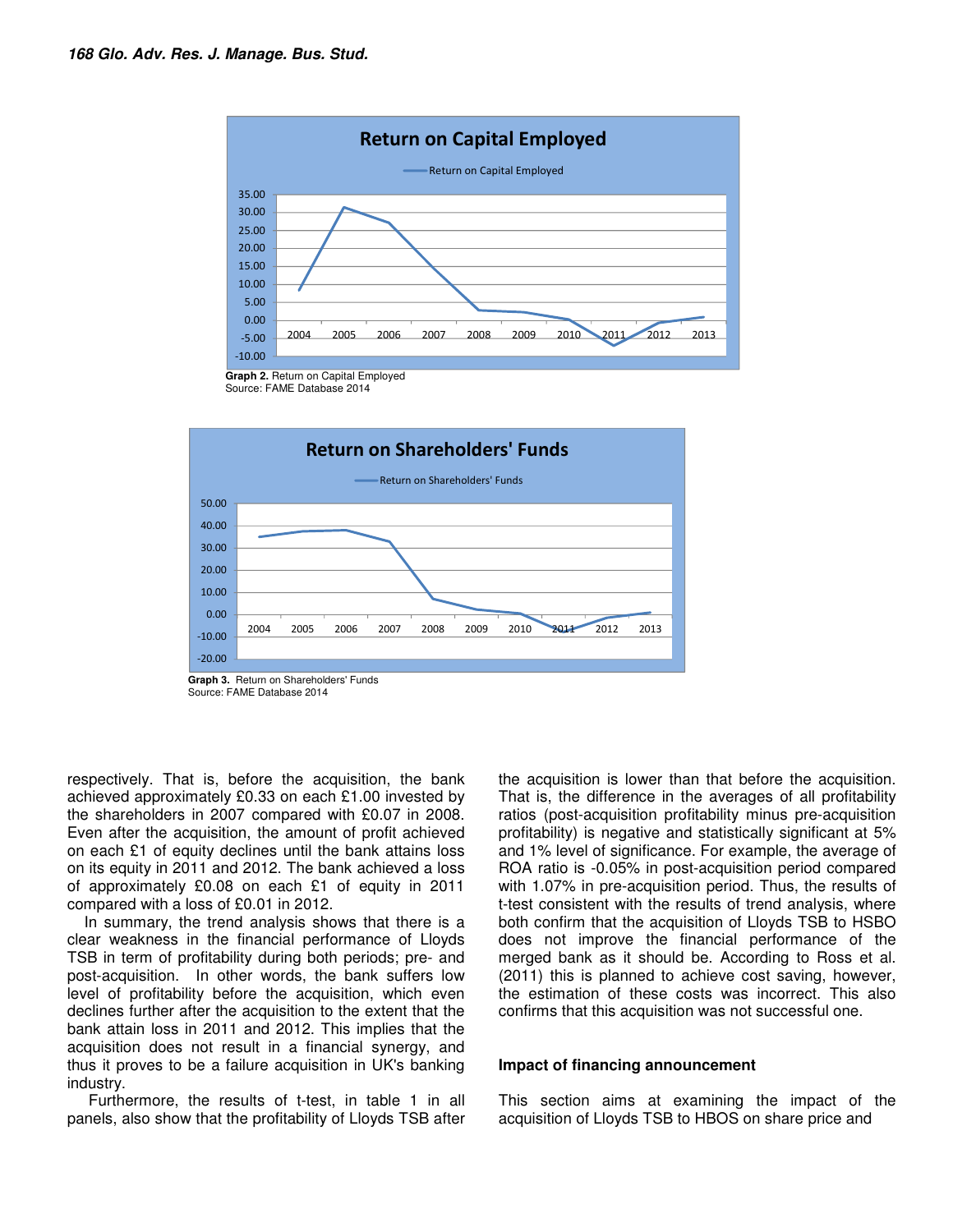| Date       | $R_i$    | $R_m$    | E(R)     | $AR_i$   | CAR      | t-stat.  |
|------------|----------|----------|----------|----------|----------|----------|
| 04-09-2008 | $-0.058$ | $-0.025$ | $-0.039$ | $-0.019$ | $-0.019$ | $-0.972$ |
| 05-09-2008 | $-0.026$ | $-0.023$ | $-0.036$ | 0.010    | $-0.009$ | 0.513    |
| 08-09-2008 | 0.105    | 0.038    | 0.058    | 0.047    | 0.038    | 2.422    |
| 09-09-2008 | $-0.007$ | $-0.006$ | $-0.009$ | 0.002    | 0.041    | 0.107    |
| 10-09-2008 | $-0.042$ | $-0.009$ | $-0.015$ | $-0.028$ | 0.013    | $-1.404$ |
| 11-09-2008 | $-0.041$ | $-0.009$ | $-0.014$ | $-0.027$ | $-0.014$ | $-1.380$ |
| 12-09-2008 | 0.023    | 0.018    | 0.027    | $-0.004$ | $-0.018$ | $-0.227$ |
| 15-09-2008 | $-0.056$ | $-0.040$ | $-0.062$ | 0.006    | $-0.013$ | 0.301    |
| 16-09-2008 | 0.022    | $-0.035$ | $-0.054$ | 0.076    | 0.063    | 3.861    |
| 17-09-2008 | 0.000    | $-0.023$ | $-0.036$ | 0.036    | 0.099    | 1.813    |
| 18-09-2008 | $-0.164$ | $-0.007$ | $-0.011$ | $-0.153$ | $-0.054$ | $-7.796$ |
| 19-09-2008 | 0.185    | 0.085    | 0.128    | 0.057    | 0.002    | 2.886    |
| 22-09-2008 | $-0.038$ | $-0.014$ | $-0.022$ | $-0.016$ | $-0.013$ | $-0.808$ |
| 23-09-2008 | $-0.049$ | $-0.019$ | $-0.030$ | $-0.019$ | $-0.033$ | $-0.976$ |
| 24-09-2008 | 0.020    | $-0.008$ | $-0.013$ | 0.033    | 0.000    | 1.670    |
| 25-09-2008 | 0.023    | 0.020    | 0.029    | $-0.006$ | $-0.006$ | $-0.312$ |
| 26-09-2008 | $-0.085$ | $-0.021$ | $-0.033$ | $-0.052$ | $-0.058$ | $-2.650$ |
| 29-09-2008 | $-0.144$ | $-0.054$ | $-0.084$ | $-0.061$ | $-0.118$ | $-3.091$ |
| 30-09-2008 | 0.042    | 0.017    | 0.025    | 0.016    | $-0.102$ | 0.828    |
| 01-10-2008 | 0.099    | 0.012    | 0.017    | 0.082    | $-0.020$ | 4.177    |
| 02-10-2008 | 0.047    | $-0.018$ | $-0.029$ | 0.075    | 0.055    | 3.844    |

**Table 2.** Daily, abnormal and cumulative returns over the -10,+10.

thus on shareholders' wealth. In other words, the objective of this report is to find whether positive or negative cumulative returns are achieved to the shareholders of Lloyds TSB. Therefore, an event study methodology is used. The basis of this methodology is to examine the existence of abnormal returns for the shareholders around the date of announcement about the acquisition. It is widely used in the literature of merger and acquisition to assess the change in the value of shareholders' wealth.

To perform this analysis, a specific identification of the announcement date is required. In this case, the acquisition of Lloyds TSB to HBOS is announced on 18<sup>th</sup> of September 2008,, data on daily stock prices and FTSE 100 index is obtained from published data From these data, daily returns of stock, abnormal returns (i.e. excess return), cumulative abnormal return of the relevant firms, and daily market returns index are calculated. The event analysis is performed over event window of 21 days; from 10 days before and 10 days after the announcement of the acquisition in addition to day 0 which is assigned as the announcement date (i.e. event window  $-10$  to  $+10$ ).

 Daily stock returns (i.e. the actual returns) are calculated from daily stock prices as follows:

$$
R_{i,t} = LnP_{i,t} - LnP_{i,t-1}
$$

Where  $R_{i,t}$  is the return on stock *i* on day *t*,  $P_{i,t}$  and  $P_{i,t-1}$ are the prices of stock  $i$  on day  $t$  and  $t$ -1 respectively. Market returns are calculated in similar way; the difference in the natural log of daily prices.

The abnormal return is measured as the difference between the actual return and the expected return of the stock as follows:

$$
AR_{i,t} = R_{i,t} - E(R)_{i,t}
$$

Where,  $AR_{it}$  is the abnormal return.  $E(R)_{it}$  is the expected return. According to Liargovas and Repousis (2011), the abnormal return is the part of the return that is not expected and, thus, it is an estimate results from the change in the value of the firm as a result of merger and acquisition. The expected return on the stock is estimated using the market mode (i.e. CAPM) as follows:

$$
E(R)_{i,t} = \alpha_i + \beta_i R_{m,t} + \varepsilon_{i,t}
$$

 $E(R)_{i,t} = \alpha_i + \beta_i R_{m,t} + \varepsilon_{i,t}$ <br>Where,  $R_{m,t}$  is the market return,  $\varepsilon_{i,t}$  is the residual term. Finally, cumulative abnormal return is the summation of abnormal return from day -20 to +20.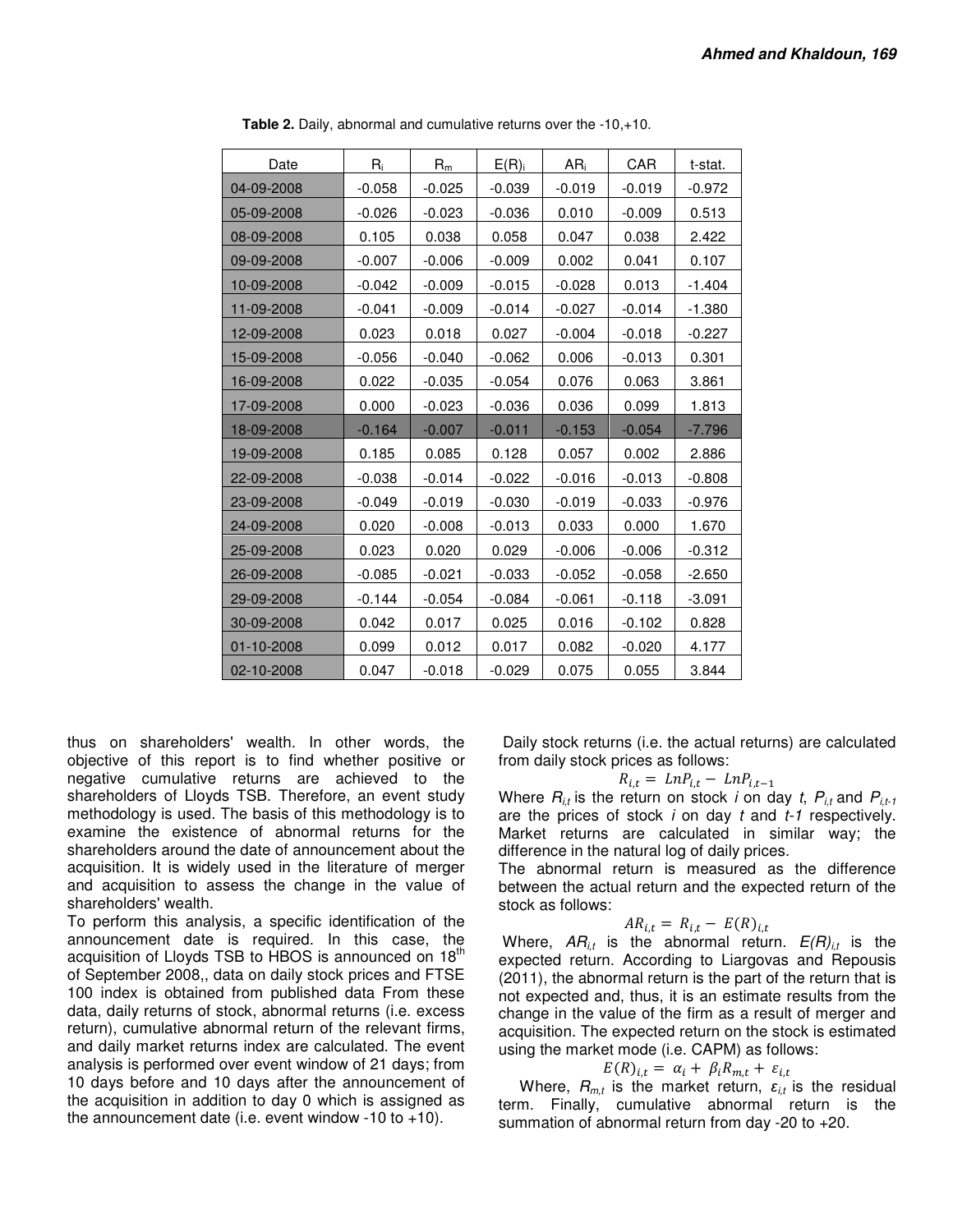Whether the stock is affected by the event of the acquisition or not is addressed by whether the stock experiences a positive or negative abnormal return (AR) or cumulative abnormal return (CAR). Also, whether the acquisition of Lloyds TSB to HBOS creates value to the shareholders of Lloyds is addressed by whether the AR and CAR are positive or negative after the acquisition.

 The results of event analysis are reported in table 2. The results show that on the date of the announcement the AR is of Lloyds is negative -15.3% and statistically significant (t-stat.  $=$  -7.796). This means that the shareholders did not expect any benefit from the acquisition. However, the AR is positive during the -3 days before the announcement but statistically significant on day  $-2$  and day  $-1$  before the announcement (t-stat.  $=$ 3.861 and 1.813 respectively). This may imply that the shareholders were able to get some information about the transaction before the announcement. The results also show that half of AR and more than half of CAR values after the announcement are negative, where the AR is significant at  $t= +1, +4, +6, +7, +9,$  and  $+10$ . However, the average AR (CAR) over the period  $[+1;+10]$ is 1.09% (-2.9%). More specifically, on the first day after the announcement, the shareholders seem to receive a positive AR and CAR (5.7% and 0.20%) which creates a wealth for them. But in the following days after the announcement, the CAR is negative as the gain in share prices slips downwards in most of days. This means that the market react negative to the announcement of the acquisition with respect to Lloyds TSB. This indicates that the acquisition does not create any wealth for the shareholders.

#### **CONCLUSION AND RECOMMENDATIONS**

A review of literature show that there are many motives and benefits of M & A for companies to consider after merge as an alternative strategy for enhancing their business performance and growth. This paper is conducted to examine the profitability of the Lloyds TSB bank after merger deal.

 The financial crisis of 2007 - 2008, which started in USA, hits UK and significantly affected the banking sector. As a result, the UK government found that for the public interest and, thus, saving the banking sector from inevitable failure to force the acquisition of Lloyds TSB to HOBS. This reports analysis the profitability of this acquisition as well as its impact on the shareholders' wealth using operating performance and event study methodologies. The results show that the profitability of the Lloyds TSB is declined after the acquisition as indicated by profitability ratios. Also, the results of event study show that the acquisition does not achieve its objective, which is the creation of wealth for the shareholders

The findings **are found to be in conflict with** previous findings that bank M&A results in improved profitability. However, it would be incorrect to say that M&A activities are completely negative (or positive) to banks. Therefore, the Lloyds TSB bank should come up with more impressive and aggressive business strategies that would enhance its financial performance and efficiency, in order to maximize the benefit from post M&A. It is important that the Lloyds TSB should follow the same business policies and incentive plans and try to minimize the cost of capital in order to maximize the returns. **REFERENCES** 

- Altunbas Y and Ibanez MD (2004). "Mergers and acquisitions and bank performance in Europe: The role of strategic similarities," European Central Bank, no. 35, pp. 1-35.
- Beccalli E and Frantz P (2008). "Do M & As in the EU banking industry lead to an increase in performance," DIEF Working Paper, no. 50, Macerata.
- Badreldin A and Kalhoefer C (2009). "The effect of mergers and acquisitions on bank performance in Egypt," Journal of Management Technology, no. 18, pp. 1-15.
- Campa JM and Hernando I (2005). "M&As performance in the European financial industry," Journal of Banking and Finance, vol. 30, pp. 3367–3392.<br>Correa R (2008).
- "Cross-border bank acquisitions: Is there a performance effect," Board of Governors of the Federal Reserve System, International Finance Discussion Papers, no. 922.
- Cornett MM McNutt JJ and Tehranian H (2006). "Performance changes around aank mergers: Revenue enhancements versus cost reductions," Journal of Money, Credit, and Banking, vol. 38, no. 4, pp. 1013-1050.
- DePamphilis DM (20101). Mergers and acquisitions basics: negotiations
- and deal structuring, San Diego, , Academic Press<br>DeLong Mand R. DeYoung (2007). "Learning by observing: M and R. DeYoung (2007). Information spillovers in the execution and valuation of commercial bank M & As," The Journal of Finance, vol. 62, no. 1, pp. 181–216.
- Dilshad M ( 2013). "Profitability Analysis of Mergers and Acquisitions: An Event Study Approach" Business and Economic Research ISSN 2162-4860 2013, Vol. 3, No. 1
- Duksaitė1 E and Tamošiūnienė R (2009). " Why Companies Decide to Participate in Mergers and Acquisition Transactions", Mokals-Liruvos Ateits 1 tomas, No3 Science –Future of Lithunia Vol.1
- Ekkayokkaya M, Holmes P, and Paudyal K (2009). "The Euro and the changing face of European banking: Evidence from mergers and acquisitions," European Financial Management, vol. 15, no. 2, pp. 451–476.
- European Central Bank, "Beyond ROE-how to measure bank performance," Appendix to the Report on EU Banking Structures, September 2010.
- Fritsch M (2007). Long Term Effects of Bank Acquisitions in Central and Eastern Europe. [Online]. Available: http://papers.ssrn.com/sol3/papers.cfm?abstract\_id=1008838
- Focarelli D, Panetta F, and Salleo C (2002). "Why do banks merge?" Journal of Money, Credit, and Banking, vol. 34, no. 4, pp. 1047- 1066.
- Harford J (2005). 'What drives merger waves?', Journal of Financial Economics, vol. 77, no. 3, pp. 529–560..
- Kemal M (2011). Post-Merger Profitability: A Case of Royal Bank of Scotland (RBS) , International Journal of Business and Social Science Vol. 2 No. 5; [Special Issue -March
- Knapp M, Gart A and Chaudhry M (2006). "The impact of mean reversion of bank profitability on post-merger performance in the banking industry," Journal of Banking and Finance, vol. 30, no. 12, pp. 3503-3517.
- Liargovas P and Repousis S (2011). The Impact of Mergers and Acquisitions on the Performance of the Greek Banking Sector: An